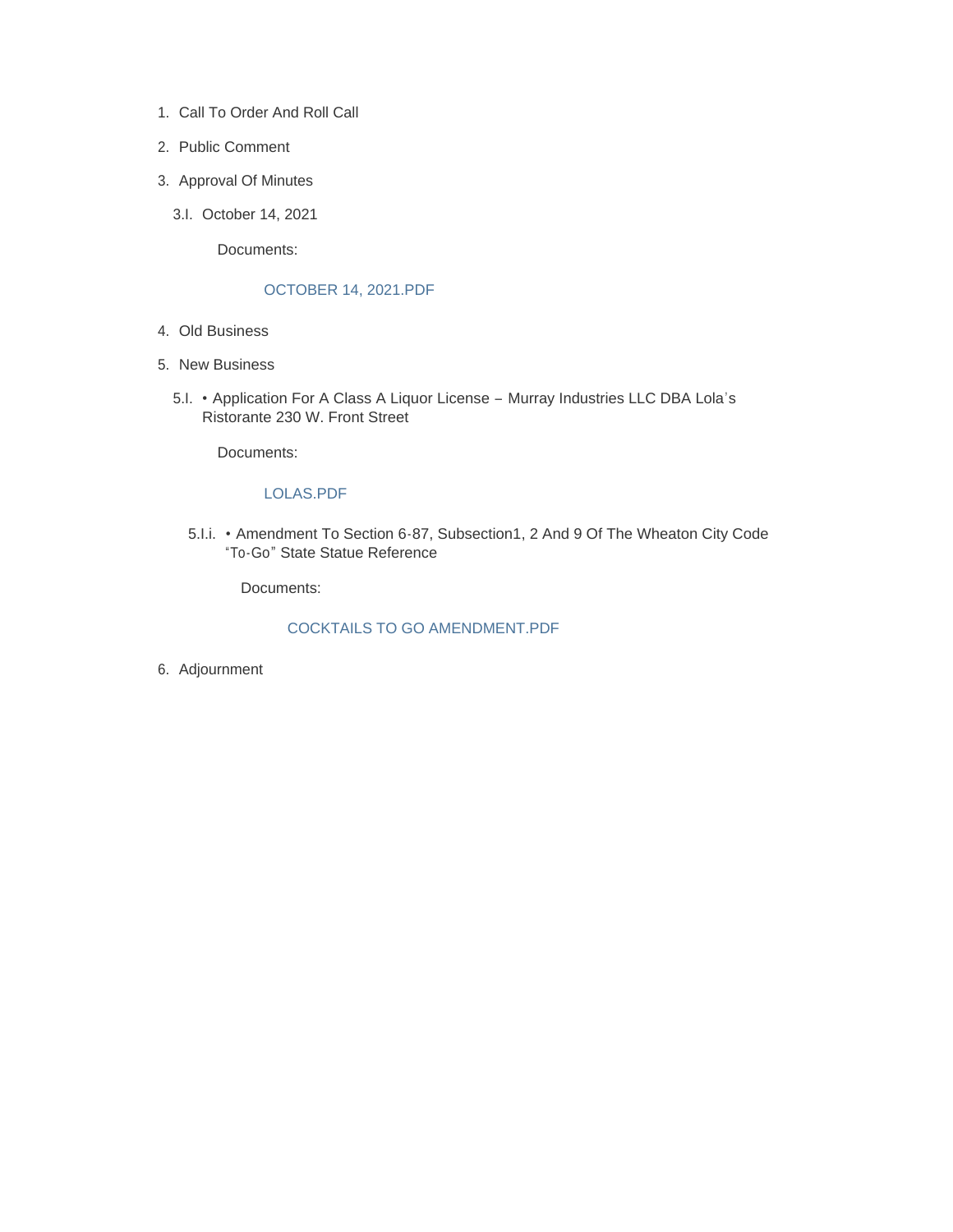WHEATON LOCAL LIQUOR CONTROL COMMISSION MEETING MINUTES



WHEATON CITY HALL, 303 W WESLEY STREET, WHEATON, ILLINOIS 60187

October 14, 2021

## I. CALL TO ORDER AND ROLL CALL VOTE

Chair Taylor called the October 14, 2021 meeting of the of the Local Liquor Control Commission to order at 7:00 P.M. in the City Council Chambers of the Wheaton City Hall, 303 West Wesley Street and via Zoom.

Upon roll call, the following were present: Chair Taylor, Commissioner Pearse and Commissioner Sender. Absent: Commissioner Brown. City Staff Present: James P. Kozik, Director of Planning and Economic Development.

## II. PUBLIC COMMENT

There was no public comment.

## III. APPROVAL OF MINUTES – September 9, 2021

Hearing no questions or comments, Commissioner Pearse moved and Commissioner Sender seconded a motion to recommend approval of the minutes of the September 9, 2021 Local Liquor Control Commission meeting as submitted. On a voice vote, all voted aye.

IV. NEW BUSINESS

## Application for a Class A Liquor License / 302 Wheaton, LLC / 302 Wheaton / 401 Town Square Wheaton

Mr. Eric Schlickman, owner of 302 Wheaton, LLC was in attendance to present an application to the Commission for a Class A liquor license for 302 Wheaton, a 52 seat fast-casual restaurant with a Courtyard to be located at the property currently addressed as 401 Town Square Wheaton. Mr. Schlickman stated that this would be his second 302 Wheaton restaurant, the first location being at 302 W. Front Street in Downtown Wheaton.

Mr. Schlickman stated that with respect to the Courtyard, he is proposing to separate it from the shopping centers landscaped center circle area by a series of landscaped planters that are similar to those used at his downtown Wheaton location. Mr. Schlickman also indicated that signage regarding keeping drinks within the courtyard area will be posted.

Hearing no further questions or comments, Commissioner Pearse moved and Commissioner Sender seconded a motion to recommend approval of the Courtyard as proposed and that a Class A Liquor License be approved for 302 Wheaton, LLC DBA 302 Wheaton, 401 Town Square Wheaton. On a roll call vote, all voted aye.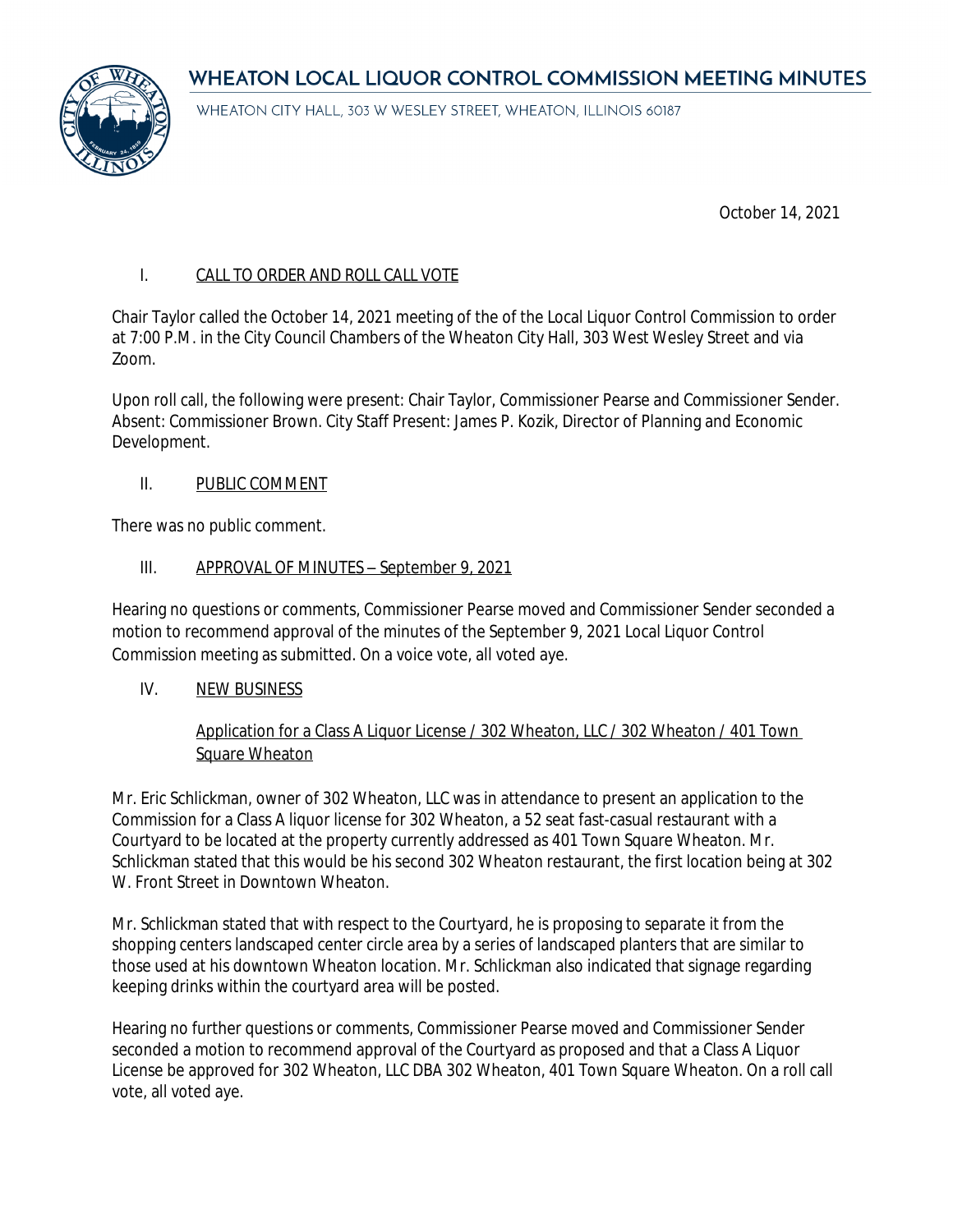WHEATON LIQUOR CONTROL COMMISSION MEETING October 14, 2021

## V. MISCELLANEOUS BUSINESS

There was no miscellaneous business.

## VI. ADJOURNMENT

The meeting was adjourned at 7:08 P.M.

Respectfully submitted,

James P. Kozik, AICP Director of Planning and Economic Development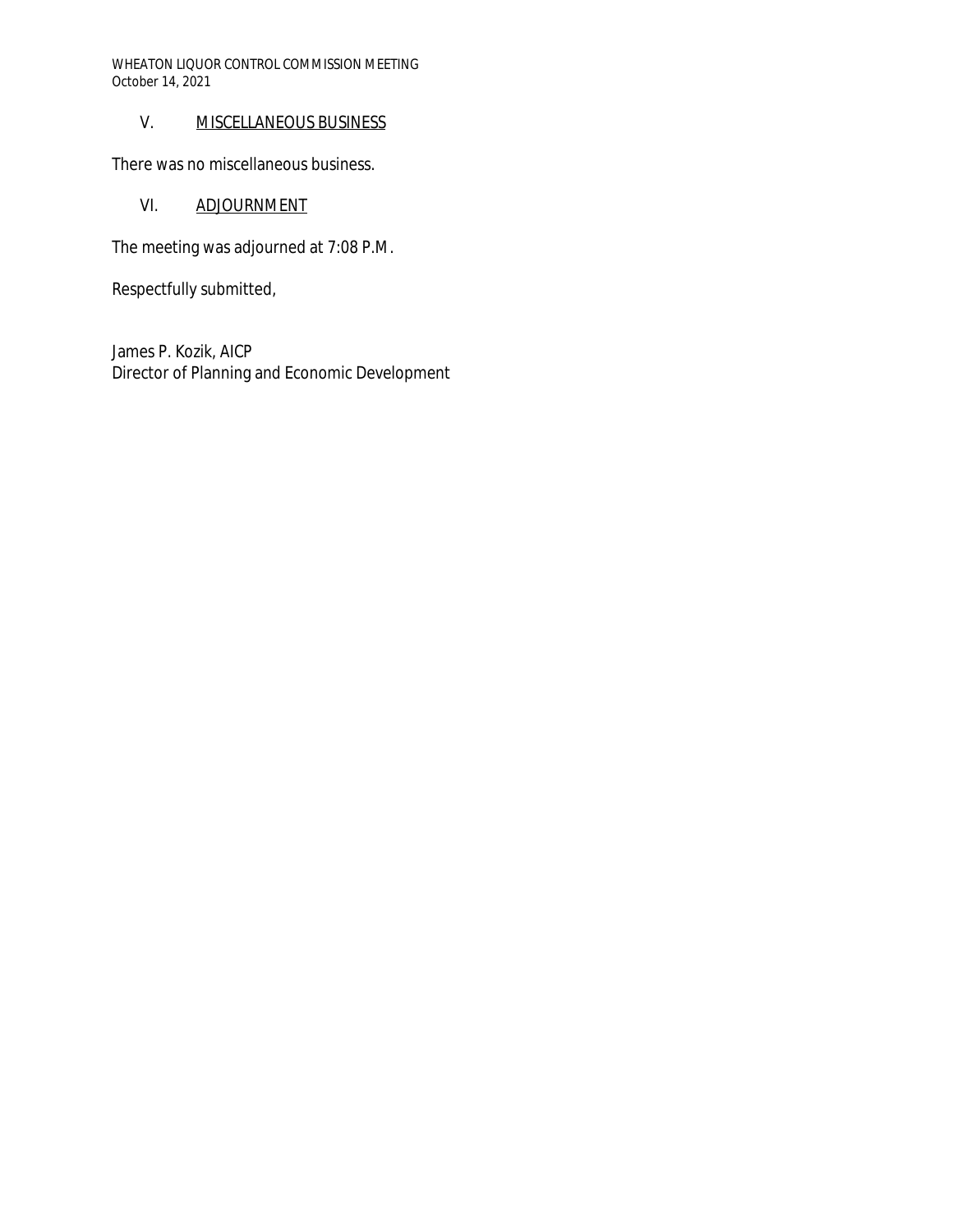

# **MEMORANDUM**

**TO: Chair Taylor and Members of the Wheaton Liquor Commission**

**FROM: James P. Kozik, AICP Director of Planning and Economic Development**

**DATE: January 31, 2022**

**SUBJECT: Application for a Class A Liquor License – Murray Industries LLC DBA Lola's Ristorante 230 W. Front Street**

## **Proposal**

Murray Industries LLC DBA Lola's Ristorante has submitted an application for a Class A Liquor License for their proposed restaurant at 230 W. Front Street. Lola's Ristorante is a proposed 150 seat Italian restaurant to be located in the former Sushi Mono space at 230 W. Front Street. While to be redecorated, the floorplan of the proposed restaurant will be largely unchanged from that of Sushi Mono's

## **Recommendation**

Attached for your review is the completed application and the accompanying information. At the February 10th Liquor Commission meeting, the Commission will need to review the application and ask any questions of the applicant.

Staff has no outstanding issues or concerns with regards to this application and foresees no problems with recommending approval of the proposed license to the applicant.

If the Local Liquor Commission recommends approval of the proposed Liquor License, the application will be placed on the February 22<sup>nd</sup> City Council Agenda.

Attachment

c: Kathleen Murray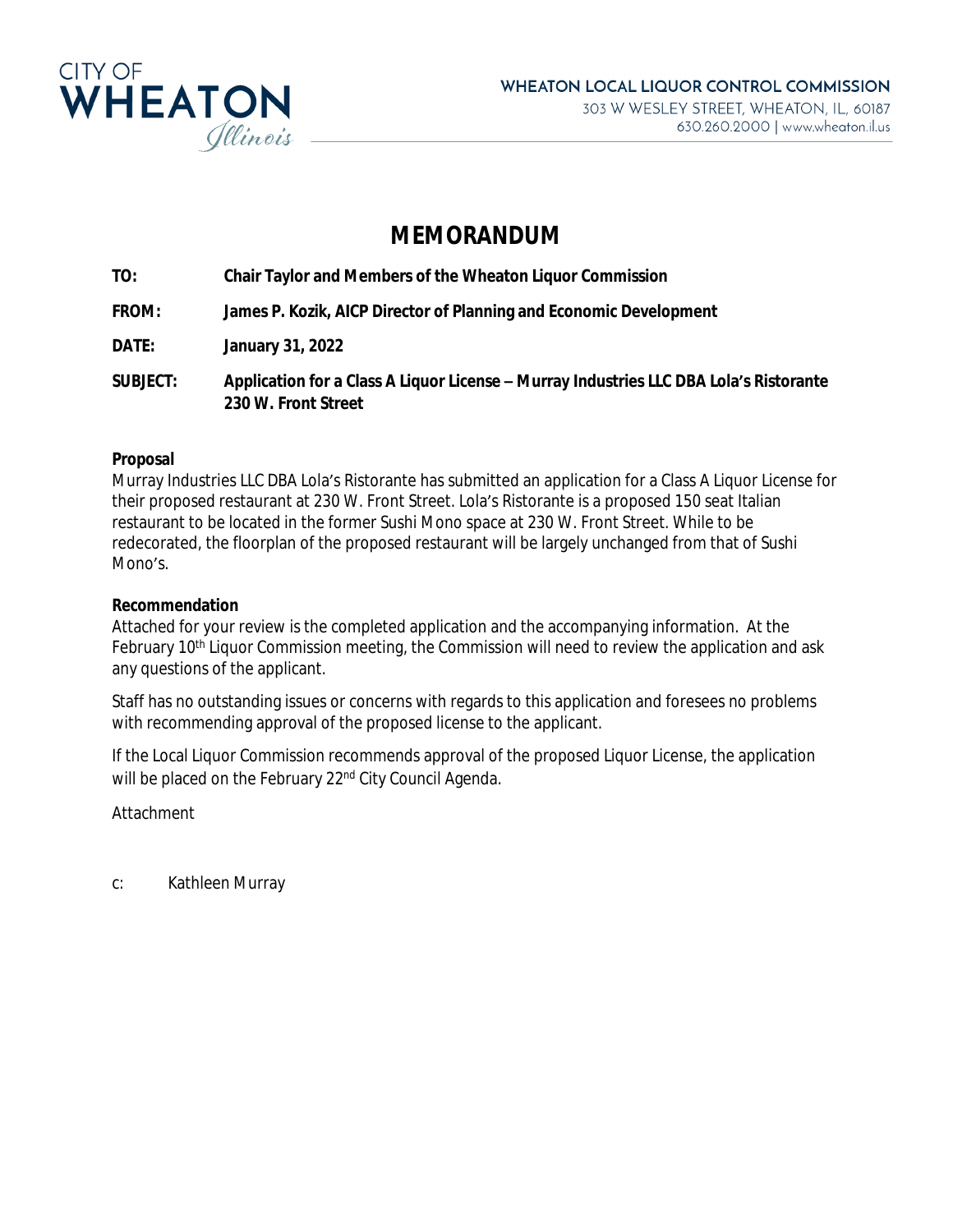

## **MEMORANDUM**

**TO: Chair Taylor and Members of the Wheaton Liquor Commission FROM: James P. Kozik, AICP Director of Planning and Economic Development DATE: August 2, 2021 SUBJECT: Amendment to Section 6-87, Subsection1, 2 and 9 of the Wheaton City Code - "To-Go" State Statue Reference**

### **Proposal**

In order to provide for a clarification of the City's regulations regarding "To-Go" alcohol sales and to incorporate updated State regulations regarding the same, staff is proposing an amendment to Section 6-87, Subsections 1, 2 and 9 of the Wheaton City Code (Class A, B and I Licenses) which would require the sale and deliver "to go" mixed drinks, cocktails, and single servings of wine be subject to the conditions of 235 ILCS 5/6-28.8 which contain requirements on age verification, approved product containers and labeling.

The proposed amendment would read as follows. The proposed text is shown in red and any existing text to be deleted is shown as being struck-out.

"(1) Class A license shall authorize the retail sale in restaurants of alcoholic liquor, for consumption on the restaurant premises, package sales of bottles of wine which are otherwise sold by the establishment by the glass and/or bottle and specialty spirits not readily available in mass-market retail stores which are used as ingredients in cocktails sold in their restaurant. Licensees are authorized to sell and deliver "to go" mixed drinks, cocktails, and single servings of wine subject to subject to the conditions in 235 ILCS 5/6-28.8. Any on-premises only licensees in these license classes are considered combined on-premises/off-premises licensees authorized to make the limited off-premises sales authorized by this subsection. In the event that 235 ILCS 5/6-28.8 is repealed, this subsection is automatically repealed without further action of the City Council and the additional privileges granted by this subsection are terminated.

 No such license may be granted to, or retained by, any establishment in which the facilities for food preparation and service are not primarily those of the restaurant which has a dining seating capacity of at least 25. Alcoholic liquor may be sold in a restaurant holding a Class A license only during the period when patrons of the license are offered a complete meal. Service of alcoholic liquor shall be incidental to the service of meals and shall be at tables or in areas where patrons are waiting to be seated. Bars are not permitted. Written approval must be first obtained from the local liquor commission to permit the service of alcoholic liquors in areas where patrons are waiting to be seated.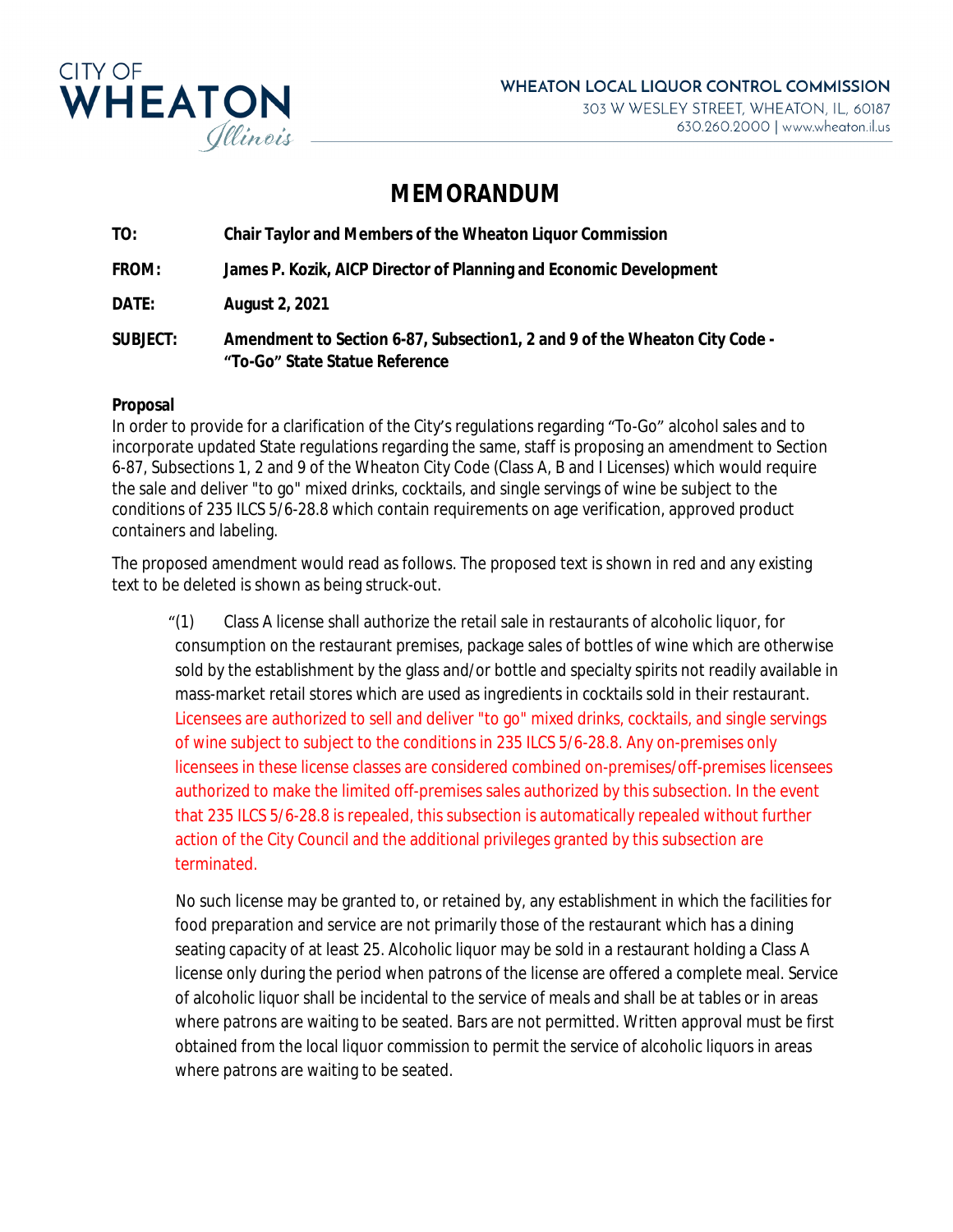(2) Class B license shall authorize the retail sale in restaurants of beer and wine for consumption on the restaurant premises and package sales of bottles of wine which are otherwise sold by the establishment by the glass and/or bottle. Licensees are authorized to sell and deliver "to go" single servings of wine subject to subject to the conditions in 235 ILCS 5/6- 28.8. Any on-premises only licensees in these license classes are considered combined onpremises/off-premises licensees authorized to make the limited off-premises sales authorized by this subsection. In the event that 235 ILCS 5/6-28.8 is repealed, this subsection is automatically repealed without further action of the City Council and the additional privileges granted by this subsection are terminated. A Class B license may be grant to, or retained by, any establishment in which the facilities for food preparation and service are primarily those of a restaurant which has a dining capacity of at least 25. Beer and wine may be served in a restaurant holding a Class B license only during the period when patrons of the licensees are offered a complete meal or where a limited menu is offered after 11:00 p.m. which has been approved by the local liquor commission. Service of beer and wine shall be incidental to the service of meals and shall be at tables or in areas where patrons are waiting to be seated. Bars are not permitted. Written approval must be first obtained from the local liquor commission to permit the service of alcoholic liquors in areas where patrons are waiting to be seated.

(9) Class I license shall authorize the retail sale in restaurants of alcoholic liquor for consumption on the restaurant premises, package sales of bottles of wine which are otherwise sold by the establishment by the glass and/or bottle and specialty spirits not readily available in mass-market retail stores which are used as ingredients in cocktails sold in their restaurant*.* Licensees are authorized to sell and deliver "to go" mixed drinks, cocktails, and single servings of wine subject to subject to the conditions in 235 ILCS 5/6-28.8. Any on-premises only licensees in these license classes are considered combined on-premises/off-premises licensees authorized to make the limited off-premises sales authorized by this subsection. In the event that 235 ILCS 5/6-28.8 is repealed, this subsection is automatically repealed without further action of the City Council and the additional privileges granted by this subsection are terminated. No such license may be granted to or retained by any establishment in which the facilities for food preparation and service are not primarily those of a restaurant which has a dining capacity of not less than 125. Alcoholic liquor may be sold in a restaurant holding a Class I license only during the period when patrons of the licensee are offered a complete meal, or where a limited menu is offered after 11:00 p.m. which has been approved by the local liquor commission. A Class I licensee may also maintain and operate a lounge within the same premises, provided that such lounge area shall only contain a maximum of one square foot of floor space for every five square feet of floor space in the non-lounge areas of the restaurant.

A lounge shall be subject to the following additional restrictions:

a. There shall be a single entrance for both the restaurant and lounge. The single entrance shall not permit patrons direct ingress to the lounge.